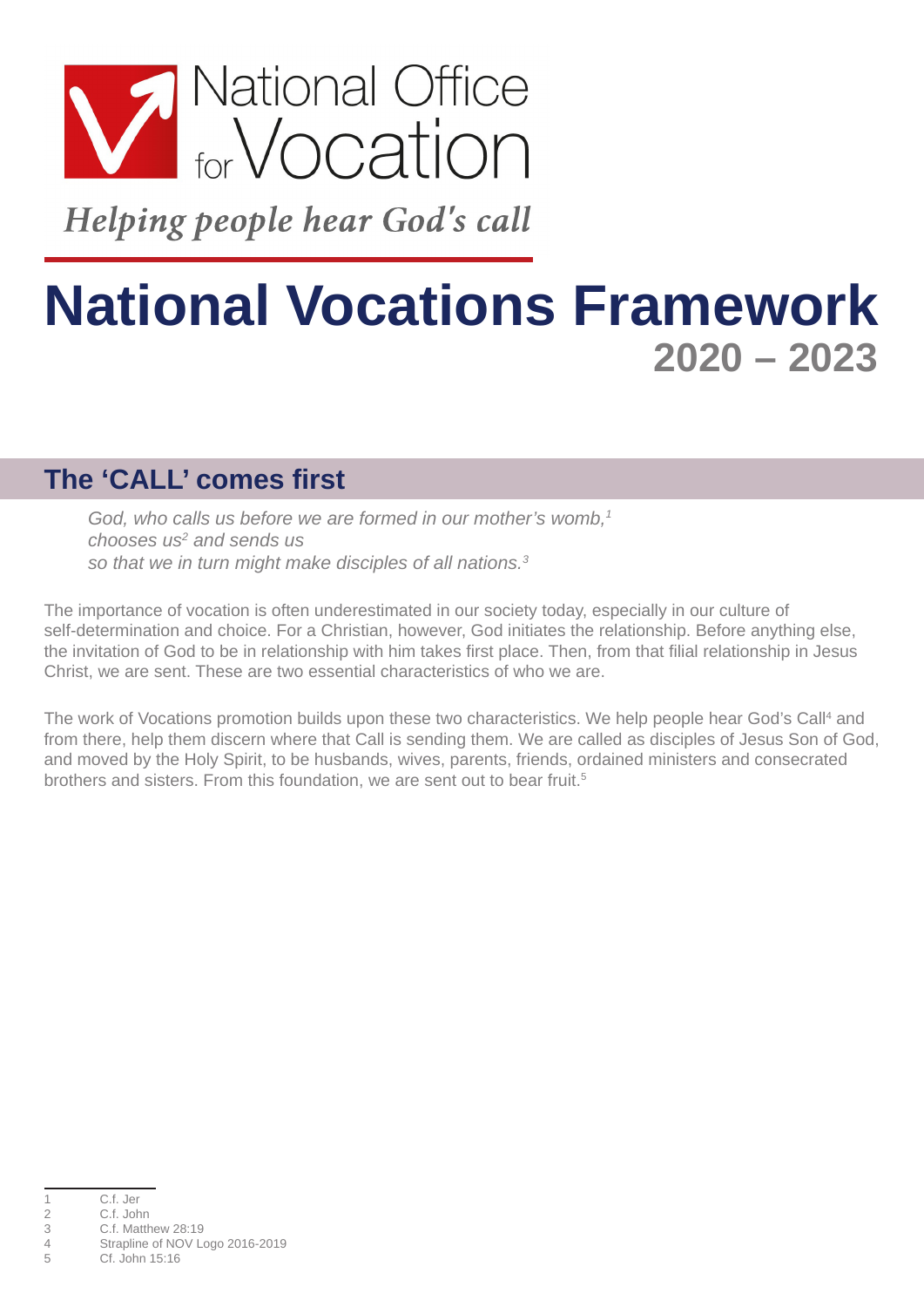## **Objectives:**

- *1. To help people discover their vocational identity*
- *2. To support the Catholic Church in England & Wales nurture a Culture of Vocation*

## **1 To help people discover their vocational identity**

Following the synod on Youth, Faith and Vocational Discernment, Pope Francis urged the vocations offices of Europe to remember three things: Holiness, Communion and Vocation.<sup>6</sup>

#### **Called to Holiness:**

We are called to be holy.<sup>7</sup> Holiness is 'a calling that gives meaning to one's entire life journey'<sup>8</sup> and prompts us to respond by conforming our lives to that of Jesus, our model and saviour. 9 That is why we are called Christians.<sup>10</sup> It is this meaning of our life that forms the basis of our Christian Identity. We are all called by God to be holy; 'For he chose us in him before the creation of the world to be holy and blameless in his sight'.<sup>11</sup>

• *Vocational accompaniment should therefore be founded on a spiritual12 itinerary aimed at deepening one's relationship with Christ, sacred scripture, Catholic practices and beliefs.*

#### **Communion:**

God is Trinity, a communion of persons. As we are made in the image of God,<sup>13</sup> we too are made for communion. 'The life of each is bound up in the life of others,'<sup>14</sup> whether this relationship is through family, love or friendship.<sup>15</sup> We are called to a love modelled on God's love, which is self-giving and sometimes a sacrifice.16 This means that any vocation will be a call to be in communion with the Church and with our brothers and sisters.17

- *Vocational animation must therefore have a communal dimension. This includes community prayer, friendship and service.*
- *• For those discerning ordained ministries, or some form of special consecration in the Church, human18 and psychological accompaniment should form part of their journey, so that they are best prepared for authentic communion.*

#### **Vocation / Call:**

'The word "Vocation" is not outmoded.'19 To help people discover who God has called them to be should be a profoundly liberating experience, 'but it has to be seen in the context of the entire people of God, our preaching and catechesis, and above all our personal encounters with others, for these are the first step in our proclamation of the Gospel.'20

C.f. Christus Vivit 162

- 11 C.f. Ephesians 1:4 12 C.f. Christus Vivit 159
- 13 C.f. Gen 1:27
- $14$  C f Gen  $44.30$
- 15 C.f. Christus Vivit 169
- 16 C.f. Jn 3:16
- 17 C.f. Christus Vivit 164
- 18 C.f. Christus Vivit 161
- 19 Vocation: Audience with the Participants in the Congress of National Centres for Vocations of the Churches of Europe, 6/6/19
- 20 Ibid.

<sup>6</sup> Audience with the Participants in the Congress of National Centres for Vocations of the Churches of Europe, 6/6/19

<sup>7</sup> C.f. Lev 19:2<br>8 Audience wit

<sup>8</sup> Audience with the Participants in the Congress of National Centres for Vocations of the Churches of Europe, 6/6/19<br>9 C.f. Christus Vivit 162

<sup>10</sup> C.f. Gal 2:20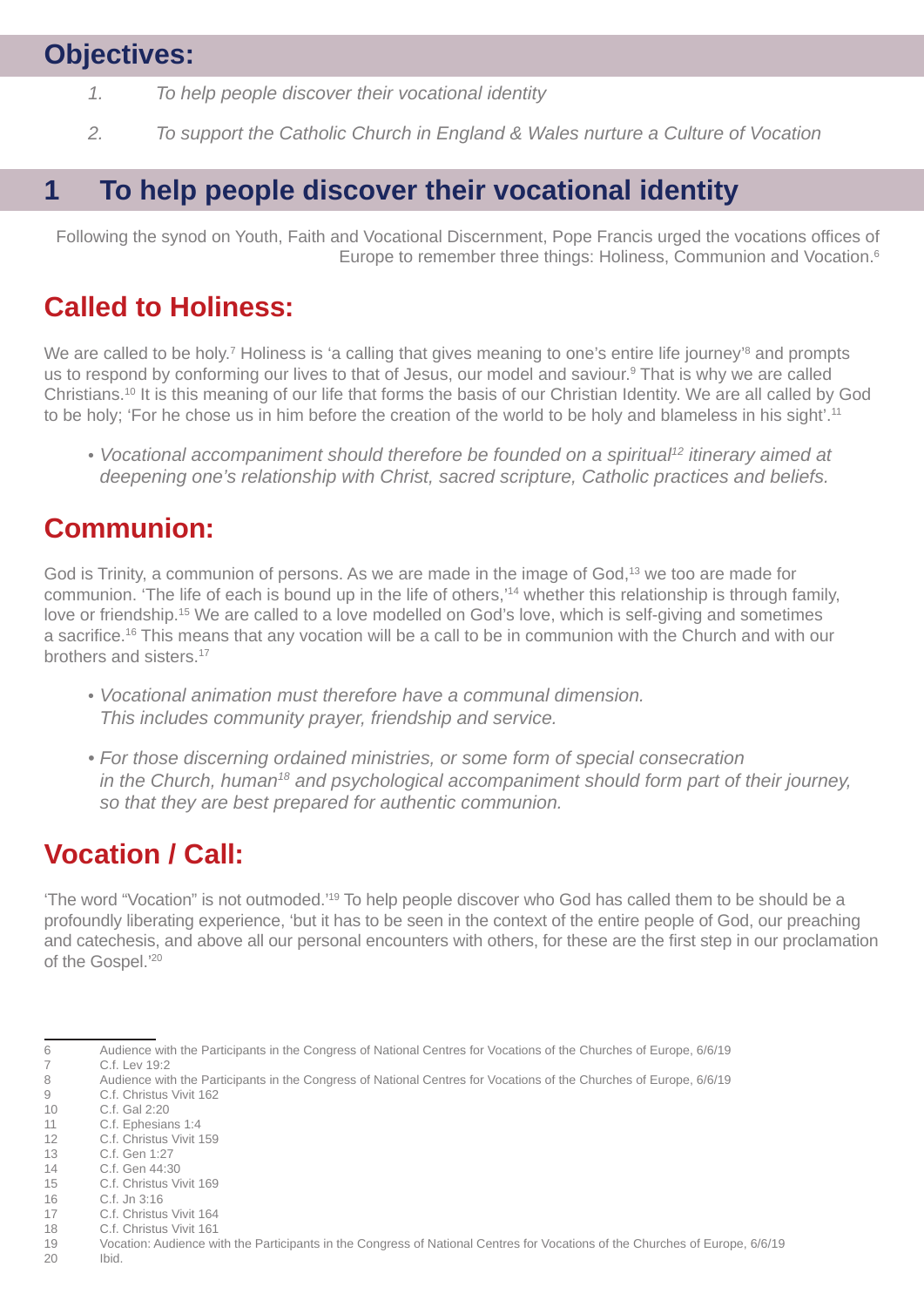It is true that bringing this to light can be an arduous passage,<sup>21</sup> but to follow the example of Jesus our Lord is also the way of the cross. The challenge of vocations promotion today, lies greatly with the plethora of calls for our attention and the draw of our consumeristic culture. It is difficult to hear God's call. In our largely  $de$ -Christianised culture, we need to re-learn how to interpret the gentle whisper<sup>22</sup> of God's call in our life.

Vocational accompaniment should be modelled on Jesus' own accompaniment. One example of this is in the Emmaus story.23 It is only walking with Jesus, and hearing his word, that we can experience the living Christ in our lives and passionately serve him and go out to share with others.

- *Pastoral plans for vocational ministries should therefore be structured on Jesus' model of accompaniment: Encounter – Walking with – Sending*
- *• The National Office for Vocation will continue to work on making available signposts and guides, to help people hear and interpret the call of the Lord in their lives.*

### **2 To help the Catholic Church in England & Wales nurture a Culture of Vocation**

#### **Discernment**

A person cannot follow God's will for them if they do not know what it is. To be a disciple, a person needs to discern that will. The National Office for Vocation has as its primary task of helping people discover the art of discernment.

*• The National Office for Vocation will therefore support structures and programmes that favour discernment.* 

# **Formation**

*The delicate work of formation provided by the Church for all the faithful at different levels and stages of the faith journey is of paramount importance. The National Office for Vocation works with formation teams who are accompanying others and so;*

- *• The National Office for Vocation will continue to listen to vocations ministers to understand their needs for support and respond to those needs as best they can by providing resources and training where possible.*
- *• The National Office for Vocation will endeavour to keep up to date with current trends in society and the Church in order to guide those ministers who seek advice.*

#### **Resources**

Resources for promoting vocational discernment can be important tools for disseminating a common understanding of vocation.

- *The National Office for Vocation will continue to work particularly through websites and social media platforms so that as many people as possible will have easy access to information and support.*
- *• The National Office for Vocation will continue to collate statistical information to monitor trends in newly ordained and consecrated religious vocations.*

<sup>21</sup> C.f. Lk 22:42-44<br>22 C.f. 1 Kings 19:1

<sup>22</sup> C.f. 1 Kings 19:12

<sup>23</sup> C.f. Lk 24:13-35